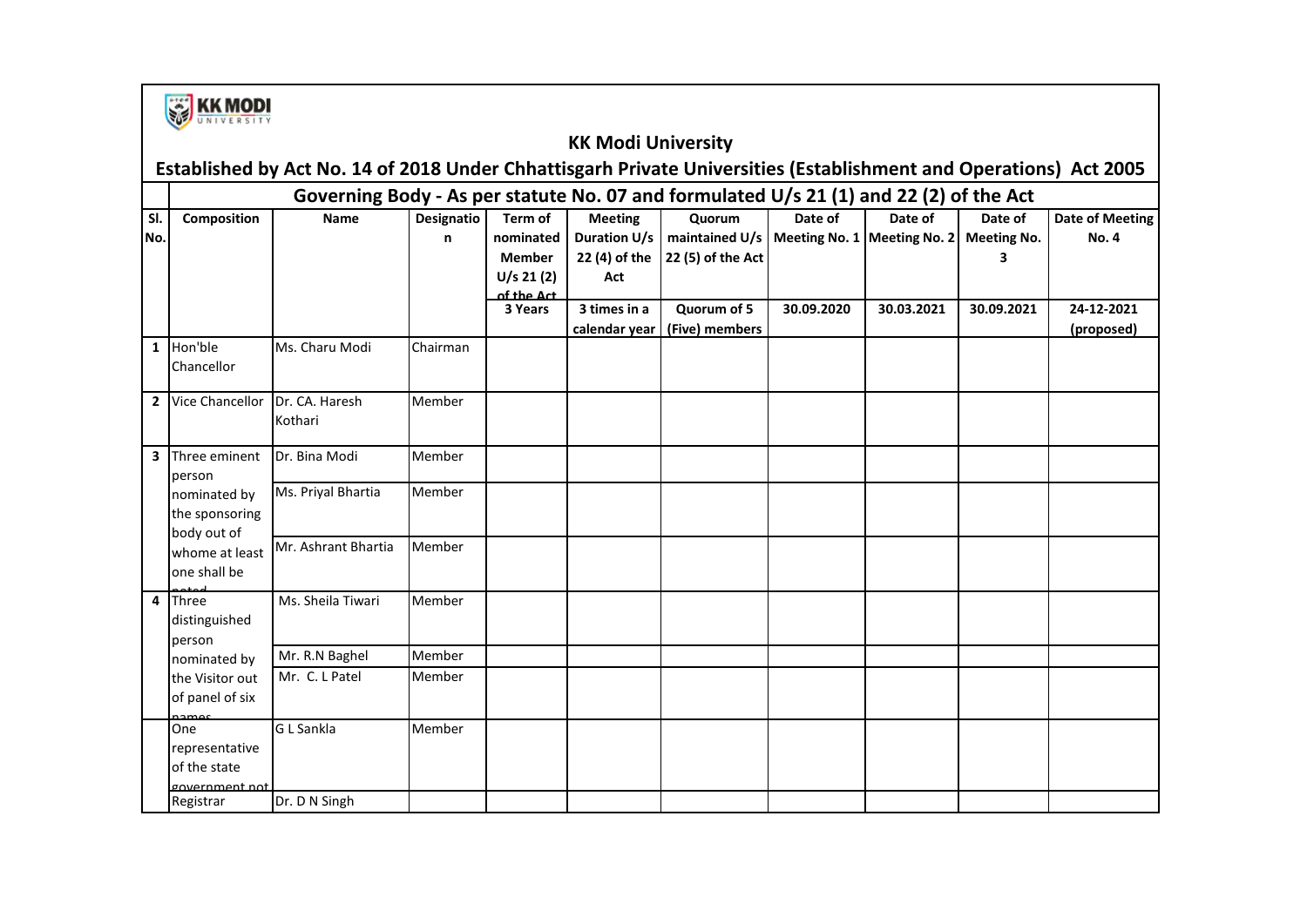|                         | <b>EXPLAINING THE STATE</b>                                                                                       |                                        |                    |                                                                                    |                                                               |                                          |                                                                |              |                                    |                                    |                                          |  |  |
|-------------------------|-------------------------------------------------------------------------------------------------------------------|----------------------------------------|--------------------|------------------------------------------------------------------------------------|---------------------------------------------------------------|------------------------------------------|----------------------------------------------------------------|--------------|------------------------------------|------------------------------------|------------------------------------------|--|--|
|                         | <b>KK Modi University</b>                                                                                         |                                        |                    |                                                                                    |                                                               |                                          |                                                                |              |                                    |                                    |                                          |  |  |
|                         | Established by Act No. 14 of 2018 Under Chhattisgarh Private Universities (Establishment and Operations) Act 2005 |                                        |                    |                                                                                    |                                                               |                                          |                                                                |              |                                    |                                    |                                          |  |  |
|                         | Board of Management - As per statute No. 08 and formulated U/s 22 (1) and 23 (1) of the Act                       |                                        |                    |                                                                                    |                                                               |                                          |                                                                |              |                                    |                                    |                                          |  |  |
| SI.<br>No.              | Composition                                                                                                       | <b>Name</b>                            | <b>Designation</b> | Term of<br>nominat<br>ed<br><b>Member</b><br>$U/s$ 21<br>(2) of the<br>$\Delta$ ct | Meeting Quorum<br>U/s 23 (4) ned U/s<br>of the Act $23(5)$ of | the Act                                  | Date of<br>Duration   maintai   Meeting No.   Meeting No.<br>1 | Date of<br>2 | Date of<br><b>Meeting No.</b><br>3 | Date of<br><b>Meeting No.</b><br>4 | Date of<br><b>Meeting</b><br><b>No.5</b> |  |  |
|                         |                                                                                                                   |                                        |                    | 3 Years                                                                            | Once in<br>every two<br>month                                 | Quorum<br>of 5<br>(Five)<br>membe<br>rc. | 30.09.2020                                                     | 08.01.2021   | 16.04.2021                         | 20.08.2021                         | 10-12-2021<br>(proposed)                 |  |  |
| $\mathbf{1}$            | <b>Vice Chancellor</b>                                                                                            | Dr. CA. Haresh Kothari                 | Chairperson        |                                                                                    |                                                               |                                          |                                                                |              |                                    |                                    |                                          |  |  |
| $\overline{2}$          | Two representative<br>nominated by the<br>sponsoring body                                                         | Mr. Ram Poddar                         | Member             |                                                                                    |                                                               |                                          |                                                                |              |                                    |                                    |                                          |  |  |
|                         |                                                                                                                   | Mr. Sharad Agarwal                     | Member             |                                                                                    |                                                               |                                          |                                                                |              |                                    |                                    |                                          |  |  |
| $\overline{\mathbf{3}}$ |                                                                                                                   |                                        |                    |                                                                                    |                                                               |                                          |                                                                |              |                                    |                                    |                                          |  |  |
|                         | Two representative<br>nominated by the<br>state government                                                        |                                        |                    |                                                                                    |                                                               |                                          |                                                                |              |                                    |                                    |                                          |  |  |
| 4                       | Two Senior most                                                                                                   | Dr. Sanjay Kehar                       | Member             |                                                                                    |                                                               |                                          |                                                                |              |                                    |                                    |                                          |  |  |
|                         | Professor of the<br>rotation                                                                                      | Privat University by Mr. A R Ghanshyam | Member             |                                                                                    |                                                               |                                          |                                                                |              |                                    |                                    |                                          |  |  |
| 5                       | Two Senior most                                                                                                   | Mr. P.A. Ansari                        | Member             |                                                                                    |                                                               |                                          |                                                                |              |                                    |                                    |                                          |  |  |
|                         | teacher of the<br>Private University,<br>other than in sub-<br>section (I) (d), by<br>rotation.                   | Mr. Sanjay Kumar Gupta Member          |                    |                                                                                    |                                                               |                                          |                                                                |              |                                    |                                    |                                          |  |  |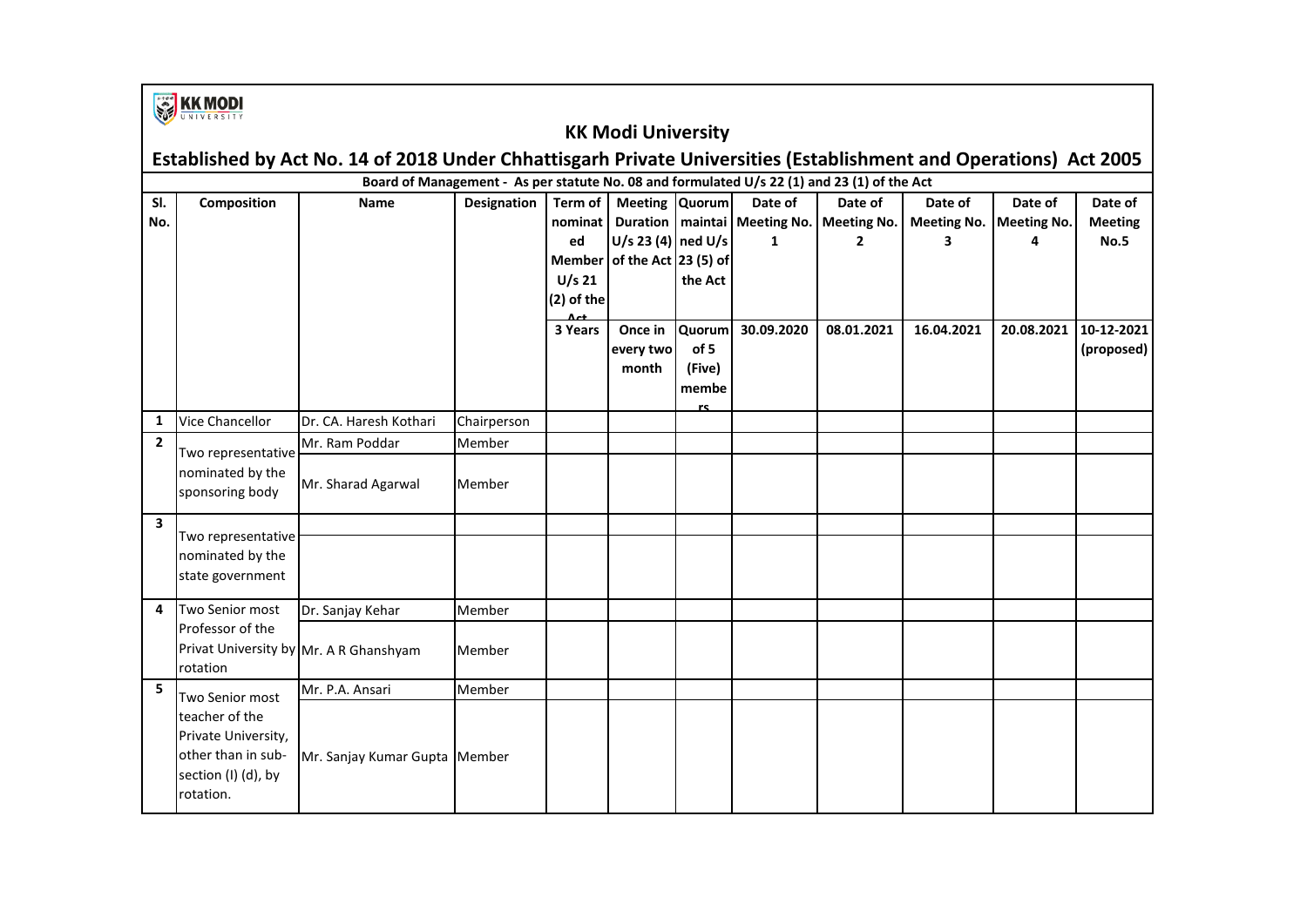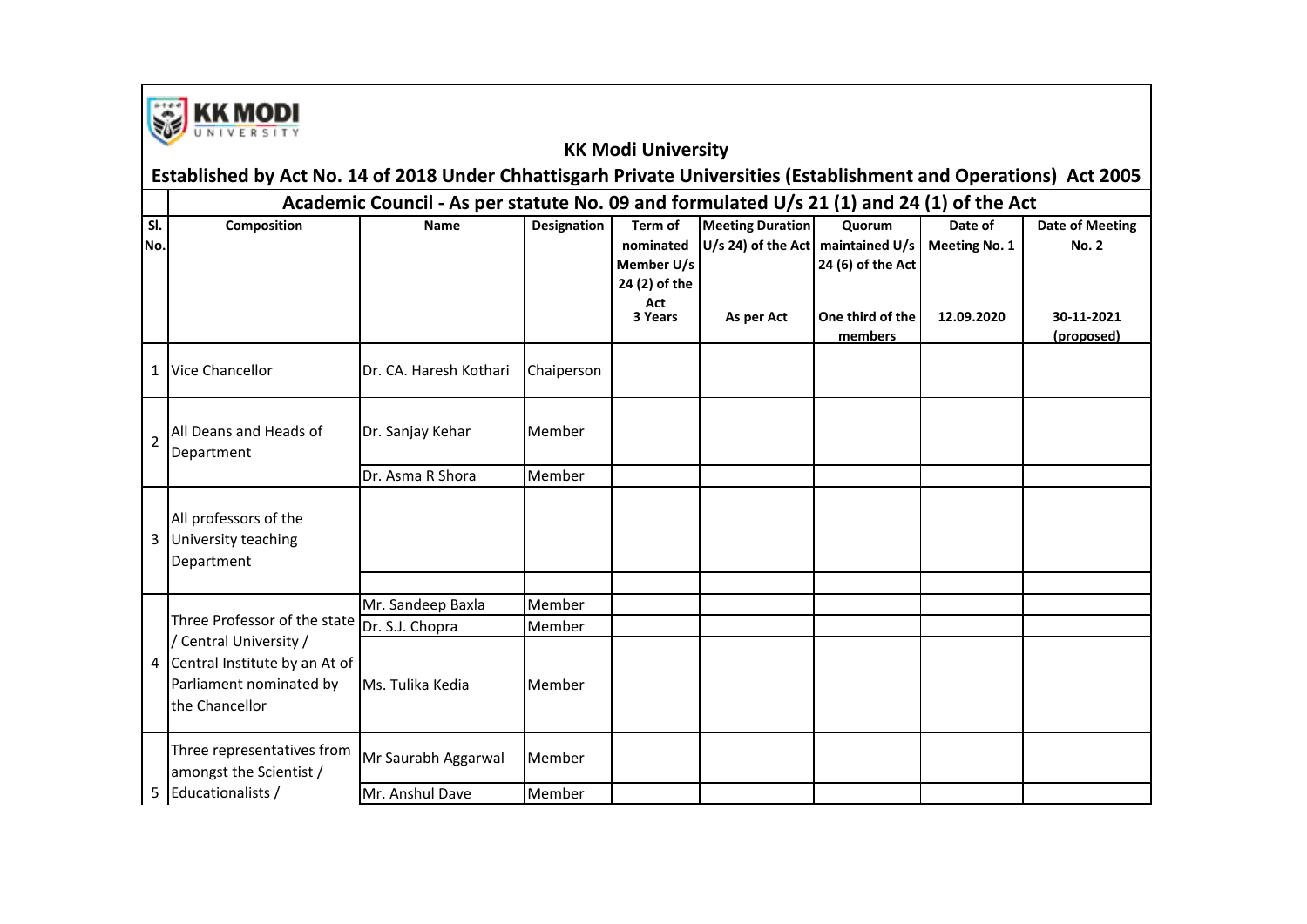| Technologists / Industrilist<br>by the Chancellor | Mr. Somesh Sharma | <b>Member</b> |  |  |  |
|---------------------------------------------------|-------------------|---------------|--|--|--|
| 6 Registrar                                       | Dr. D N Singh     | Member        |  |  |  |
|                                                   |                   | Secretary     |  |  |  |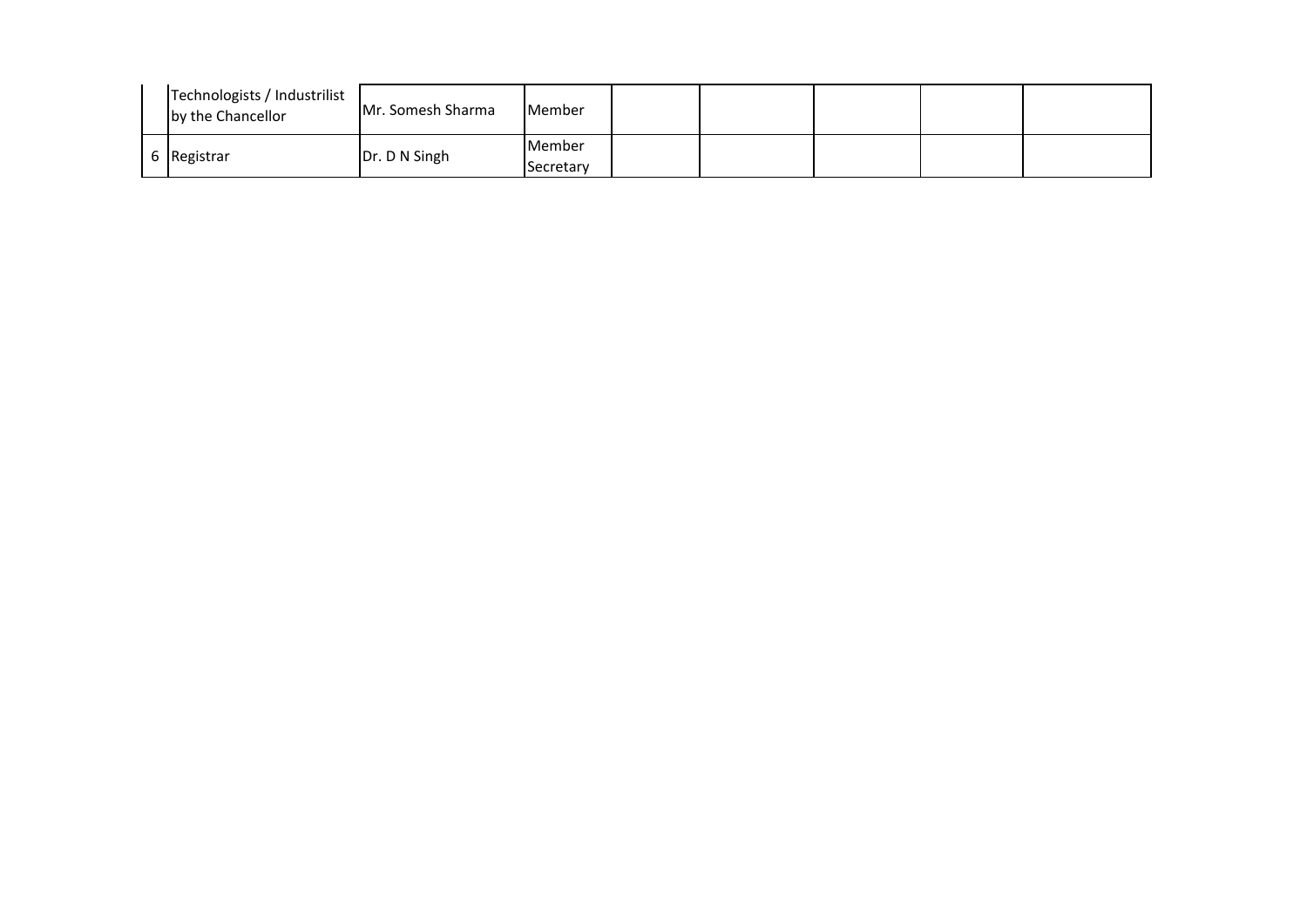

#### **KK Modi University**

|            | Established by Act No. 14 of 2018 Under Chhattisgarh Private Universities (Establishment and Operations) Act 2005 |                                                                                                       |                                       |                                   |                               |                                 |                                 |  |  |  |
|------------|-------------------------------------------------------------------------------------------------------------------|-------------------------------------------------------------------------------------------------------|---------------------------------------|-----------------------------------|-------------------------------|---------------------------------|---------------------------------|--|--|--|
|            |                                                                                                                   | BOARD OF STUDIES - Department of Computer Science Engineering - As per statute - 20 formulated U/s 21 |                                       |                                   |                               |                                 |                                 |  |  |  |
| SI.<br>No. | Composition                                                                                                       | <b>Name</b>                                                                                           | Term of<br>nominated<br><b>Member</b> | <b>Meeting</b><br><b>Duration</b> | Quorum maintained             | Date of Meeting<br><b>No. 1</b> | Date of Meeting<br><b>No. 2</b> |  |  |  |
|            |                                                                                                                   |                                                                                                       | 3 Years                               | 1 times in a<br>vear              | Quorum of 5 (Five)<br>members | 29.08.2020                      | 13.11.2021                      |  |  |  |
|            | The Head of the Department $-$<br>Chairman.                                                                       | Dr Asma Shora                                                                                         |                                       |                                   |                               |                                 |                                 |  |  |  |
|            | Two teachers of the concerned<br>department - Members                                                             | DR Preeti Bala / Mr.<br>Rajesh Sharma                                                                 |                                       |                                   |                               |                                 |                                 |  |  |  |
| 3          | One senior teacher as member to<br>be co-opted by the Board of Studies<br>from outside the University-<br>Member  | Mr Vikas Singh                                                                                        |                                       |                                   |                               |                                 |                                 |  |  |  |
| 4          | The Vice-Chancellor may invite<br>some outside experts on the<br>recommendation of the Head /                     | Dr. Kamal Gulati                                                                                      |                                       |                                   |                               |                                 |                                 |  |  |  |
|            | Chairman of the concerned<br>Department.                                                                          |                                                                                                       |                                       |                                   |                               |                                 |                                 |  |  |  |